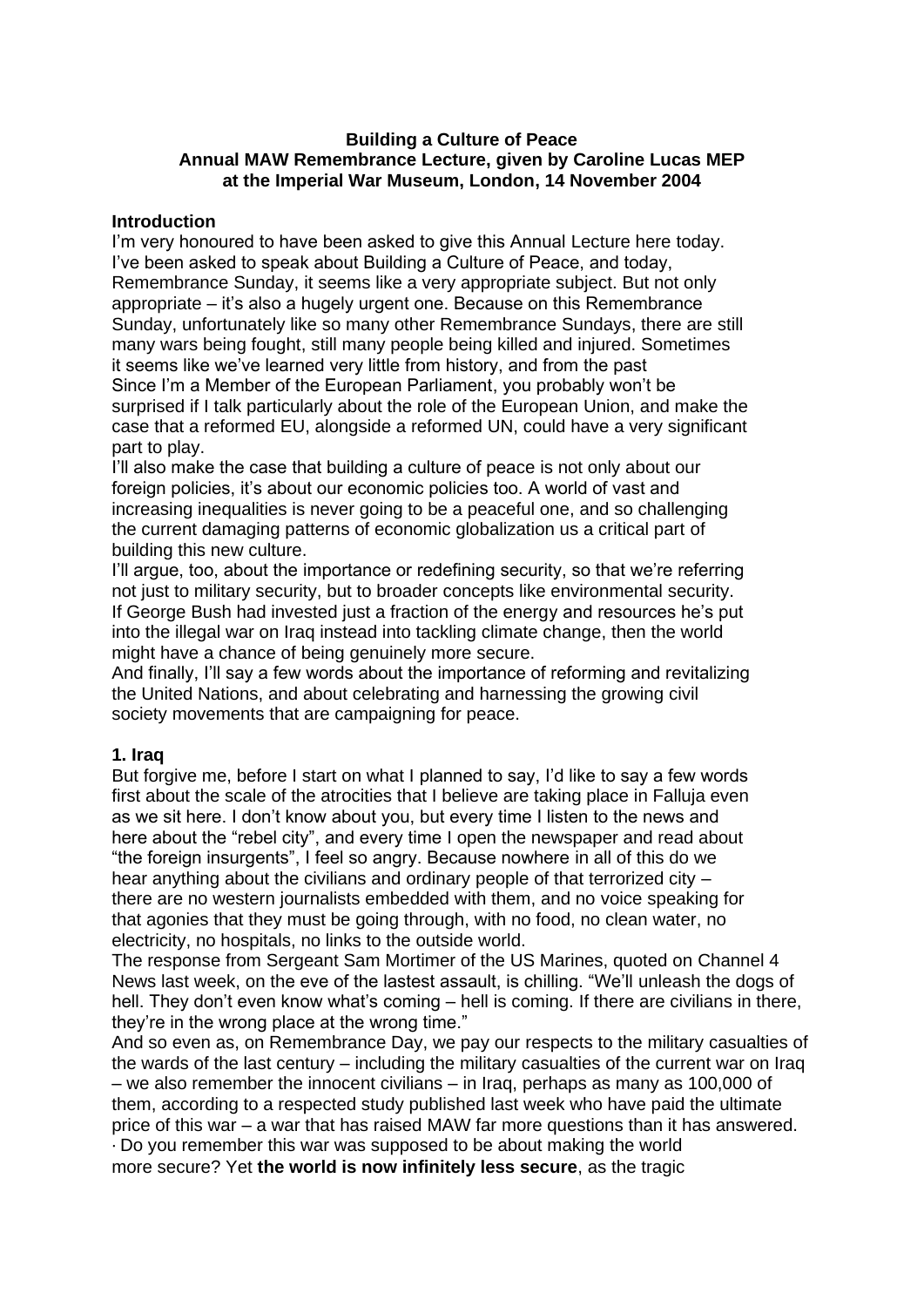events in Madrid and Bali and elsewhere have shown.

· This war was **supposed to be about getting rid of tyrants – so why are we still propping them up in other countries when it suits us, like Uzbekistan?** And when Ambassador Craig Murray has the audacity to speak out against government torture there, our government's response is not to condemn the Uzbek government, but to sack the outspoken ambassador.

· This war was supposed **to be about democracy – so why are occupation forces crushing the Iraqi people's democratic rights?**

Instead of an elected constitutional assembly, we have **a CIA-appointed puppet government, trade union leaders detained, their offices destroyed, new laws brought in to ban strikes, and the gagging of independent Iraqi media?**

· This war **was supposed to be about human rights** – so how do we explain away the obscene abuses at Abu Ghraib prison and elsewhere?

· This war was supposed to be about getting rid of WMD **– so why are we still selling weapons indiscriminately to countries like Syria –** apparently one of the greatest threats to world peace – at giant arms fairs in London?

· And **what moral authority do we think we have anyway**, when we are expanding our own WMD capabilities? – **at Fairford, at Aldermaston, at Faslane?**

## **2. American Dream v. European Dream**

So first, in looking at the EU as a potential partner for peace, let's examine a bit more carefully the proposition that the EU is somehow inherently more peaceloving than the US. American writer Jeremy Rifkin, in his new book, *The European Dream: How Europe's Vision of the Future is Quietly Eclipsing the*

*American Dream,* describes what he sees as the major divergence in European and US values in almost mythological terms:

"*The American Dream was based on economic growth, personal wealth and independence. It was synonymous with love of country and patriotism, frontier mentality and the unbridled exercise of power. Yet what were once considered prime virtues – cherished and idealised not only in America but throughout the world – are increasingly seen by many as drawbacks and even impediments. But while the American Dream tires and languishes in the past, a new European Dream is being born. Today we see a new set of values emerging which are focused on sustainable development, quality of life and multilateralism. More cosmopolitan and less concerned with the brute exercise of power, the European Dream is better positioned to accommodate the many forces that are propelling us into a more interconnected and interdependent world."*

Now that's a very attractive image, but how true is it? Ostensibly, there appears to be plenty of evidence to support it.

**Let's look at the militarism first.** A recent poll, *Transatlantic Trends 2004*, (carried out by the German Marshall Fund of the US and Italy's Compagnia di San Paolo), reveals a significant gulf between the US and Europe on issues such as the use of force and America's role in the world. Based on responses from 11,000 people in the US and in 10 European countries, **it appears that 76% of Europeans disapprove of current US foreign policy – an increase of 20% over 2 years.**

At the time the poll was conducted, in June of this year, **over half of all Europeans, 58%, found strong US leadership undesirable.** Only 41% of Europeans said that war could achieve just ends, compared with 82% of Americans. And while 54% of Americans think military strength is the best way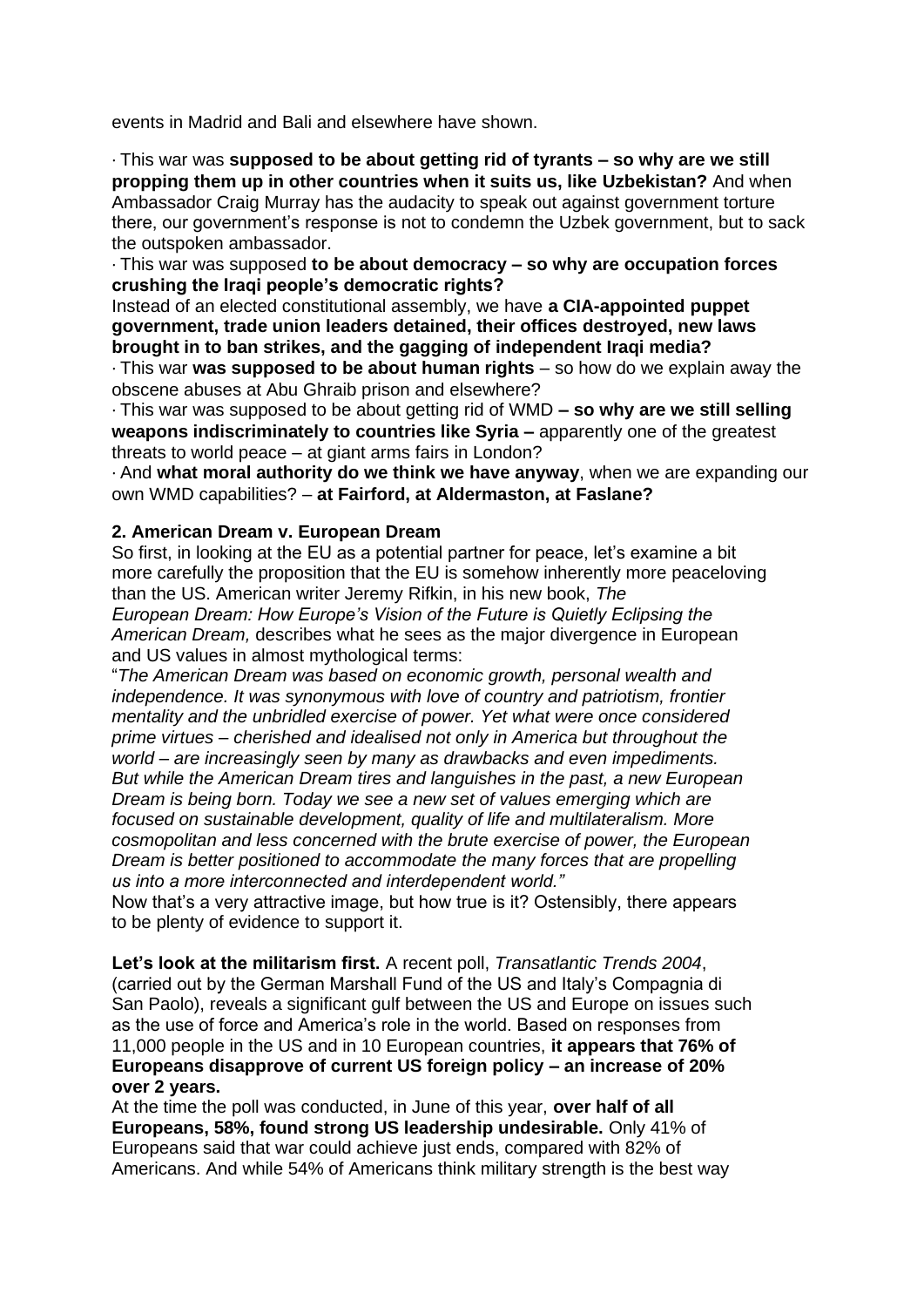to ensure peace, only 28% of Europeans agree *(source: FT, 9.9.04)*. On multilateralism, again it is clear that the vast majority of Europeans have viewed with horror the Bush administration's aggressive dismissal of multilateral treaties. Its highhanded withdrawal from the **Kyoto Protocol** negotiations, its abandonment of the **AntiBallistic Missile Treaty**, its disinterest in **the Comprehensive Test Ban Treaty**, and its positively destructive response to the **International Criminal Court** have all led to rising European anger**, and prompted New York Times columnist Tom Friedman to describe how "America is referred to as a 'rogue state' in Europe now as often as Iraq."** And on **sustainable development**, it is certainly Europe, rather than the US, that is taking a lead on issues from developing a safer chemicals policy to tackling climate change.

But how deep are these differences? And how secure?

I'd make the case that the values which Rifkin associated with the European Dream – the "new history" which he claims it represents, based on what he calls "an attention to quality of life, sustainability, and peace and harmony" – **is still deeply contested within Europe. It is not yet a widely shared dream – it's a glimpse into the possible, made by a few.** And there are plenty of forces ranged up against it.

#### **Militarizing the EU**

When it comes to the use of military force, for example, **there are loud voices which, far from celebrating the EU's lack of military might as a successful demonstration of postmodernist strategy, are calling for an increasing militarisation of the EU.** Remember that the EU is already planning to set up its own Rapid Reaction Force of up to 60,000 soldiers, warships and combat aircraft. They don't like you to call it an "army" – it offends their sensibilities but make no mistake, that's what it is. As outgoing Commission President Romano Prodi candidly admitted, *"If you don't want to call it a European army, don't call it a European army. You can call it 'Margaret', you can call it 'MaryAnne', you can find any name; but, for the first time, you have a joint, not bilateral, effort at European level."*

**A major increase in arms spending in Europe is also foreseen.** Indeed, the new constitution actually **obliges** member states to increase arms capacities. Let me read you one article in particular of the draft Treaty. Article 40 states: *Member States shall undertake progressively to improve their military capabilities*.

The constitution also establishes a European Armaments, Research and Military Capabilities Agency, and extends the tasks of "common defence" to include, and I quote, "contributions to the fight against terrorism, including support for third countries in combatting terrorism in their territories." For many, that last phrase is deeply worrying, potentially giving the green light to all kinds of military options – even preemptive strikes – in the name of the socalled "war on terrorism". The draft treaty also introduces a "mutual defence clause", giving the EU an equivalent mandate to Article 5 of the NATO Treaty**, and opening the door for the EU to be transformed into a full military alliance.** The constitution goes on to state that all operations in the framework of the European Security and Defence Policy should be undertaken 'in accordance with the principles of the United Nations charter'. **So, not even a specific resolution of the UN Security Council will be deemed necessary for the EU to undertake military action.** And nowhere in the draft text there is any reference to the issue of nuclear, biological, chemical or conventional disarmament and the need to promote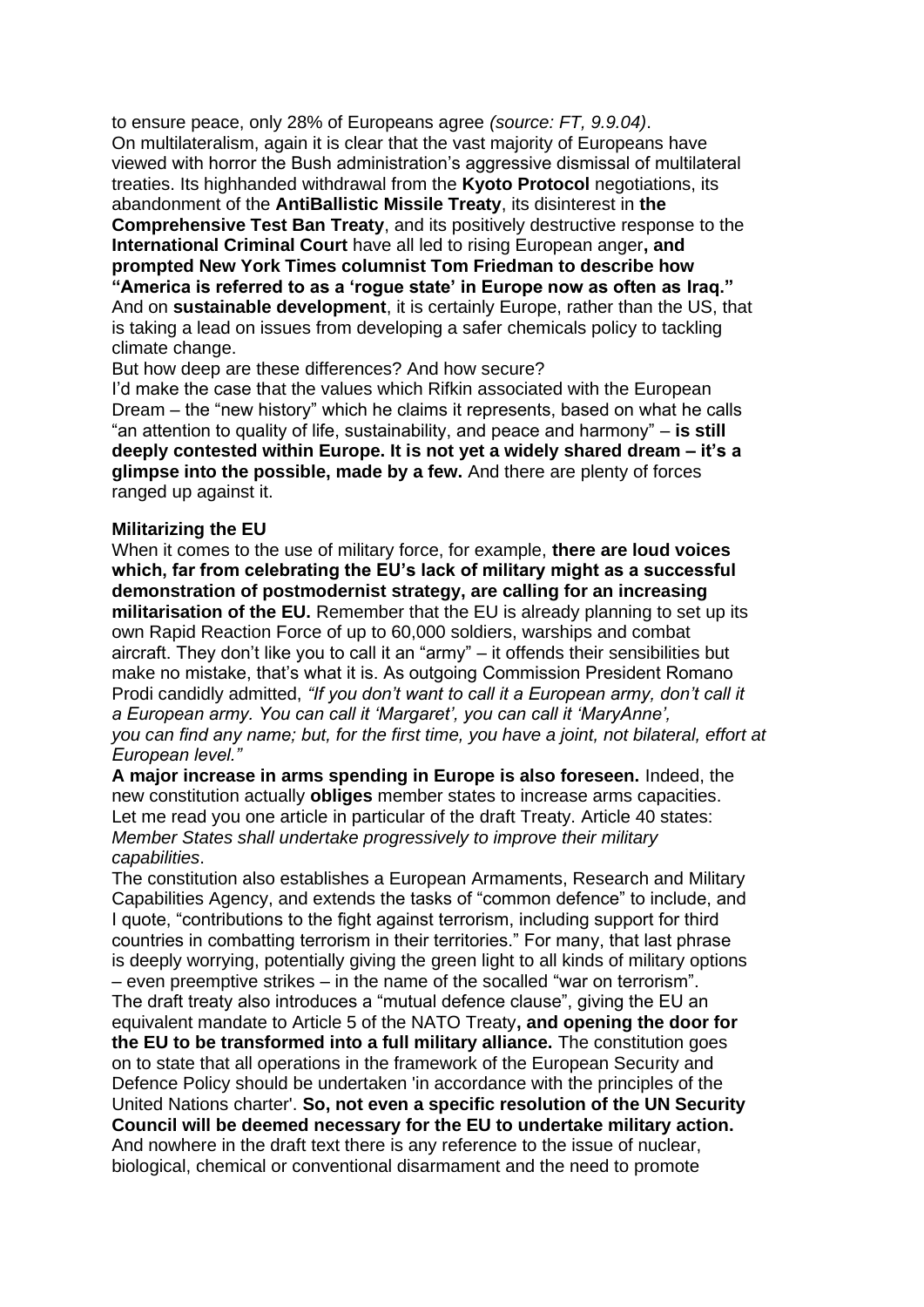multilateral disarmament and arms control treaties. The treaty does not spend a word, either, on the need to stem arms exports and to counter the global proliferation of weapons and explosives.

So the Constitution envisages a vastly more militarised EU than the one we have today. (It also, by the way, envisages a Europe where economic growth is given far more priority than sustainable development, and in which neoliberal free trade is instituted as a constitutional principle). So not surprisingly, a growing number of people are, rightly I believe, expressing concern about this new direction. **Certainly there is a question as to the extent to which the EU of this constitution is compatible with the vision and values in Rifkin's European Dream.**

Now of course there are those who would claim, very eloquently, **that there is no incompatibility here.** Indeed, leading US writer and commentator Robert Kagan argues that, ironically, Europe's rejection of power politics and its devaluing of military force as a tool of international relations **have only been possible precisely because of the presence of US military forces on European soil.** As he puts it in his recent book, *Paradise and Power,* Europe's new Kantian order could flourish **only under the umbrella of American power exercised according to the rules of the old Hobbesian order.** According to Kagan, **it is American power that has made it possible for Europeans to believe that power was no longer important.** Because Europe has neither the will nor the ability to guard its own paradise and keep it from being overrun by world that has yet to accept the rule of "moral consciousness", it has become dependent on US willingness to use its military might to deter or defeat those around the world who still believe in power politics.

Robert Cooper, a former adviser to Tony Blair, and now Director General for External and Political and Military Affairs at the Council of the EU, is very clear both about the risks and about the solution: If the postmodern world does not protect itself, it can be destroyed. **But how does Europe protect itself without discarding the very ideals and principles that undergird its pacific system?** Cooper's answer is a surprisingly candid one. **"The challenge to the postmodern world is to get used to the idea of double standards",** he says. Among themselves, Europeans may "operate on the basis of laws and open cooperative security." But when dealing with the world outside Europe, according to Cooper, "we need to revert to the rougher methods for an earlier era – force, preemptive attack, deception, whatever is necessary." And Cooper's principle for safeguarding society is that, and I quote, **"Among ourselves, we keep the law, but when we are operating in the jungle, we must also use the laws of the jungle."**

This argument, however, presupposes that it is possible to keep these two different value sets and modes of operation separate and distinct. I'd argue that experience to date suggests that **if you use the law of the jungle in foreign policy, it's not long before you discover the law of the jungle beginning to invade domestic policy as well** – jungles don't generally respect boundaries. You need look no further than the major infringement of human rights that has accompanied the so-called "war on terror", including the illegal detainment of prisoners at Belmarsh and Guantanamo ; the UK's optout from the European Convention on Human Rights to enable it to adopt a law that permits indefinite detention without trial and a denial in some cases of the right to seek asylum ; and new antiterrorism legislation which, according to Human Rights Watch, marks another step in the U.K.'s retreat from human rights and refugee protection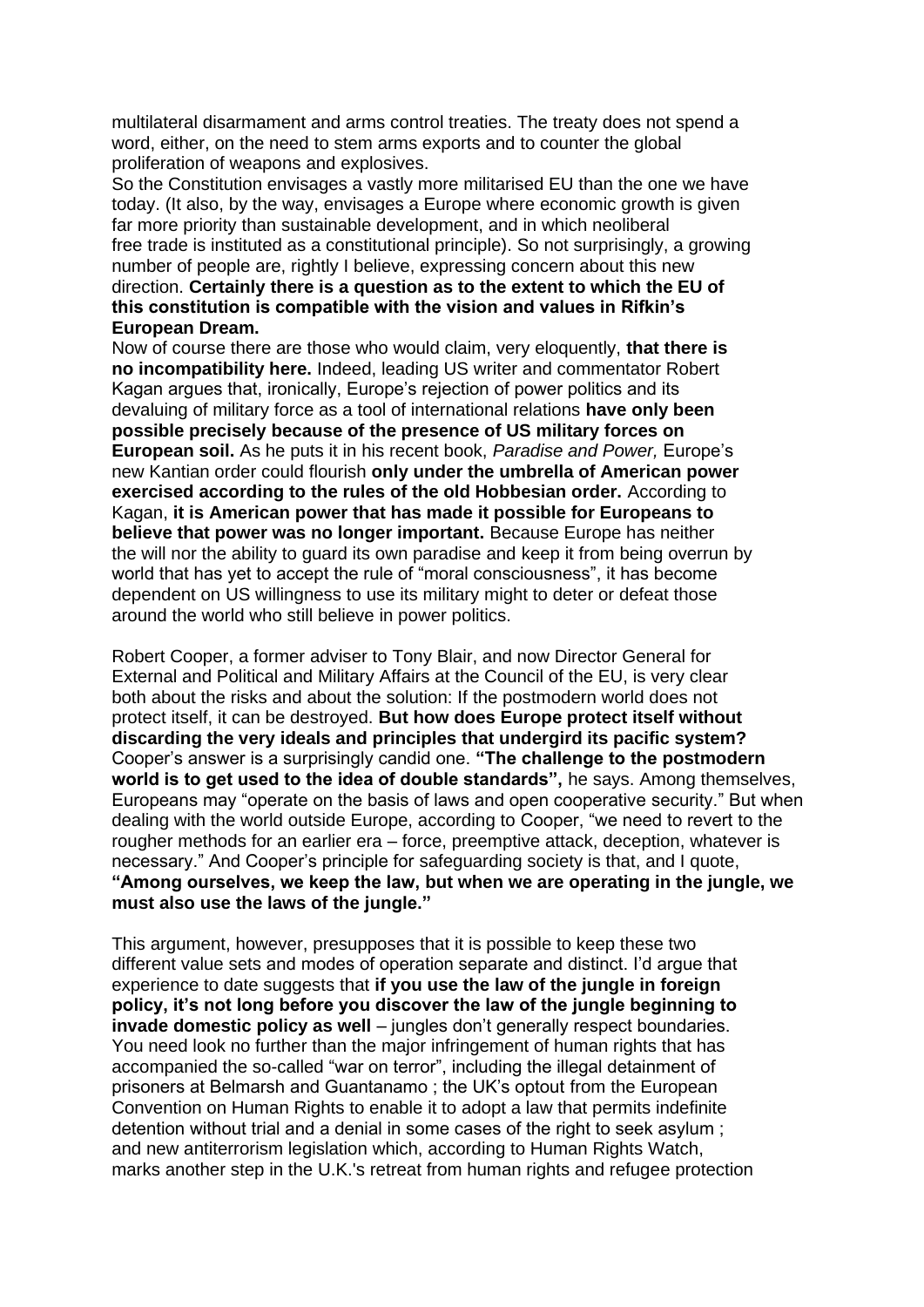obligations.

# **Potential for EU**

So the case I would make is that if the EU is genuinely to challenge US hegemony and be a force for peace in the world, it has to do so not by creating its own hegemony, or by attempting to emulate the US, but by offering a credible and effective alternative to it. A world of two imperialist and aggressive military and economic superpowers is not necessarily any better than a unipolar world with only one such superpower.

And certainly if we want the EU to play a genuinely constructive part in building a culture of peace, if we want to explore alternatives to ever greater economic globalization, if we want to **develop broader definitions of security**, then we'll need **a very different EU to the one we have today, or indeed the one envisaged in the new constitution.**

## **Practical Action**

One of the frustrating aspects of this debate is that it's not as if we don't know what we need to do to make the world a safer place. I'd refer you to agendas like the Hague Agenda for Peace and Justice, which is a brilliant and rigorous analysis of the problems, and – more importantly – elaboration of the practical steps we can take to make the world a safer place.

Those steps aren't only the ones most obviously linked to militarism – although there is a whole architecture that has been painstakingly constructed to make the world safer things like the ratification of the Comprehensive Test Ban Treaty, expanding and strengthening the AntiBallistic Missile Treaty, dealerting, no first use, extension of nuclear-free zones, transparency of nuclear arsenals and facilities, and a ban on fissile materials and subcritical tests, regulating and hopefully ending the arms trade – essential as all of those are.

They also include the promotion of peace education, because until we have systematic education for peace, we won't learn the skills of conflict resolution, mediation, and nonviolent social change. They include promoting the United Nations, and putting UN reform at the top of the political agenda. They include addressing global injustices, canceling debt, promoting human rights, making international institutions like the World Bank and the WTO fairer and more democratic. They include fundamentally rethinking our economic system which persists in putting profit before people.

But if we know all that, what stops us from acting on it? Why is there such a huge absence of political will? I think part of the answer is that we need to educate people to understand security in a broader sense.

I remember a very grim allegory that was told by Nicholas Humphrey in his 1981 Bronowski Memorial lecture:

*He explained that when he was a child, he had an old pet tortoise called Ajax. One autumn, Ajax went looking for a winter home, and crawled unnoticed into the pile of wood and bracken which was to be used for the Guy Fawkes day bonfire. As days passed, more and more pieces of wood were added to the pile, and Ajax must have felt more and more secure. Then on Guy Fawkes Day, bonfire and tortoise were reduced to ashes. And there are still many people who still believe that the piling up of weapon upon weapon adds to our security – and that the dangers are nothing compared to the reassurance they provide.*

And that means that we need to understand how so many people today still act like Ajax – they're persuaded that the best way to ensure security is to go on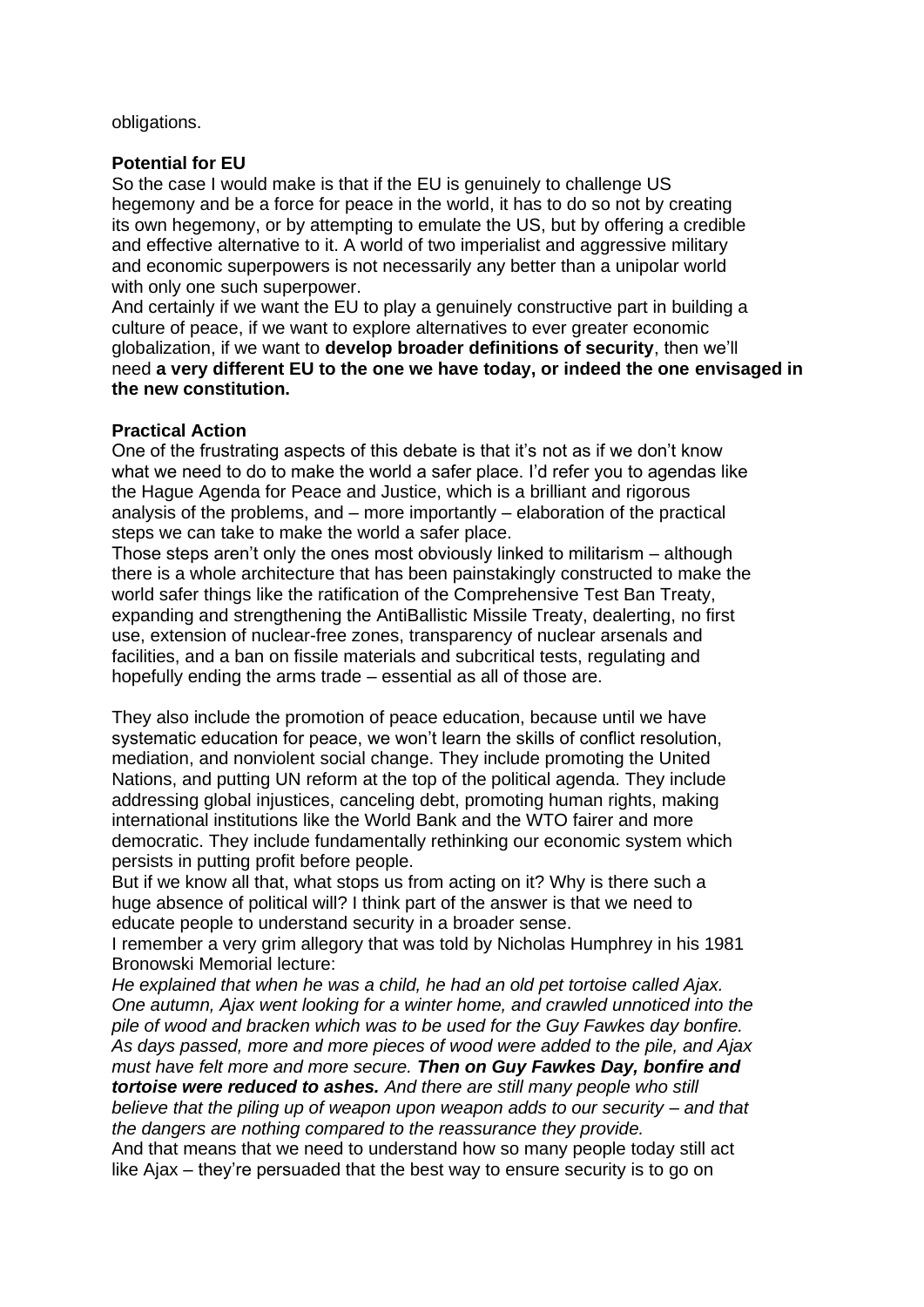spending more and more on arms.

We need to change the discourse, and help people to understand that there are many other, more effective ways, of building security.

Think, for example, of energy resources. One of the reasons for this illegal and monstrously counterproductive war on Iraq was, I believe, that Iraq has oil, and the West is addicted to more and more oil to run its economy. If the EU were to invest as many resources in renewables as it currently does in oil, imagine the revolution which would take place. We would no longer be dependent on volatile areas of the world for our economy. We would be independent of US policy. We would make a huge contribution to reducing global warming – which even the Pentagon has admitted is a bigger threat to the world than WMD – we'd create more jobs, we'd get rid of fuel poverty. It's a win/win policy, and would do far more to create a safer world than any amount of extra weapons.

## **Causes of conflict**

Because rather than militarising the EU, I'd rather put my faith in an analysis which tries to address the causes of conflict, which are rooted in inequality, injustice, and environmental degradation.

· Because we cannot hope to build a more peaceful world when over 1 billion people today live in utter and grinding poverty, on less than a dollar a day

· And we can't meaningfully talk about peace when 20% of the world's population consumes 80% of the world's resources.

That means that in order to reduce the risks of conflict, one of the most urgent priorities is **to propose an alternative to the current damaging patterns of economic globalisation,** which is driving much of this poverty, inequality, and environmental damage.

That perhaps is not a surprising position for a Green to take. But how widely is it shared?

**Well, in fact it has some quite surprising allies – in theory, anyway.** Early in 2003, the government's Secretary of State for Trade and Industry, Patricia Hewitt, agreed – in principle at least that:

*"If we in the West don't create a system of world trade that is fair as well as free…we will pay a price in increased terrorism and increased insecurity."*

**But we will find allies in more surprising places than that** – on paper anyway. Take the words of Michel Camdessus – who, as retiring head of the International Monetary Fund – hardly an institution which one associates with radical thinking on poverty and insecurity made a similar case:

*"The widening gaps between rich and poor within nations, and the gulf between the affluent and the most impoverished nations…will undermine the fabric of our societies through confrontation, violence and civil disorder."*

#### **But my favourite is from a CIA report, "Global Trends 2015":**

*"The rising tide of the global economy will create many economic winners, but it will not lift all boats. [It will] spawn conflicts at home and abroad, ensuring an even wider gap between …winners and losers than exists today…[Globalisation's] evolution will be rocky, marked by chronic financial volatility and a widening economic divide…Regions, countries, and groups feeling left behind will face deepening economic stagnation, political instability, and cultural alienation. They will foster political, ethnic, ideological, and religious extremism, along with the violence that often accompanies it."*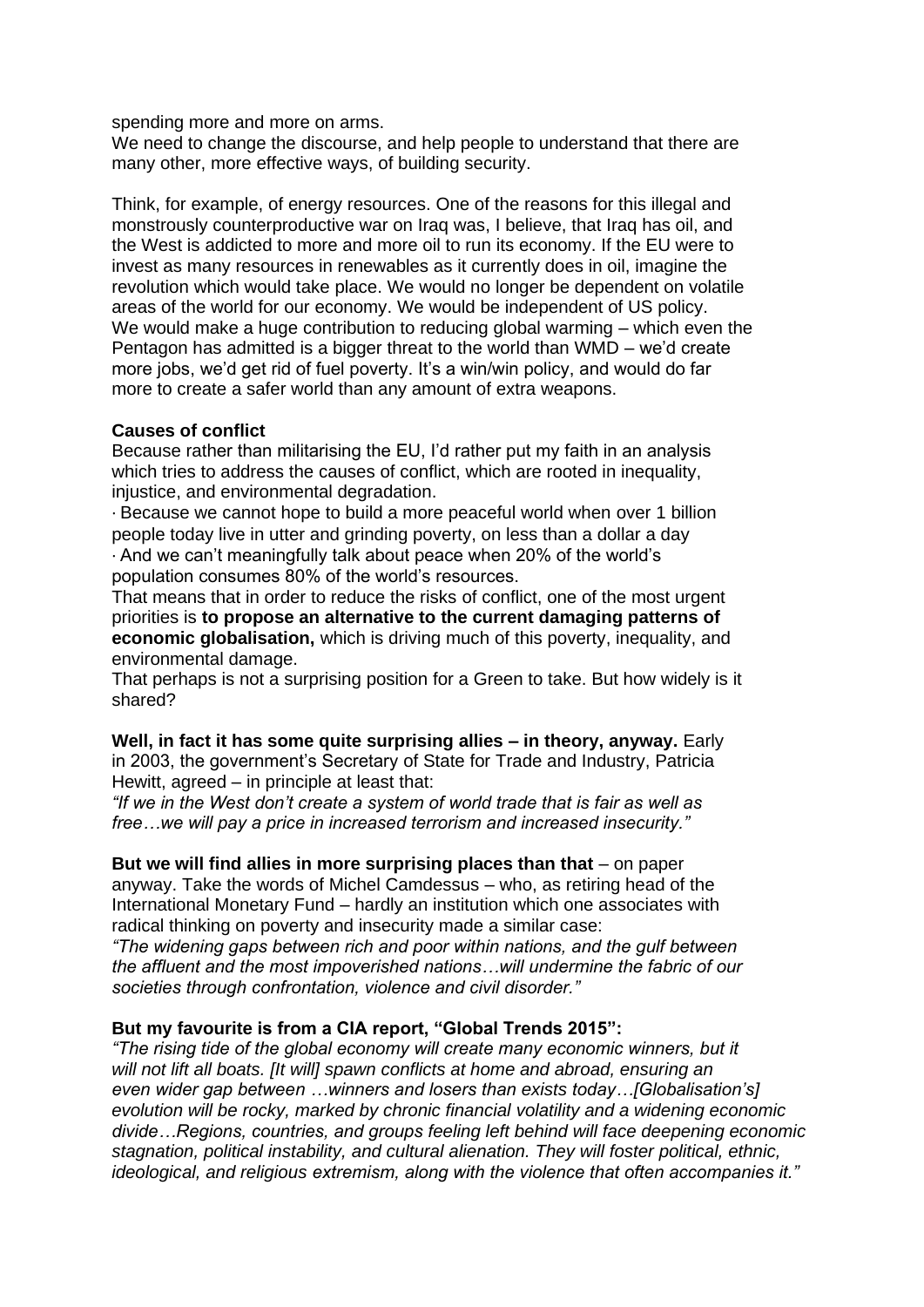But, given there's such widespread agreement that globalisation is driving poverty and inequality, it is – on one reading at least – pretty extraordinary that the solution that is advocated is precisely more of the same globalisation that caused the problems in the first place.

Take the decision to launch a new round of international trade negotiations at the WTO: the smoke had not yet cleared from the ruins of the World Trade Centre in New York before US Trade Representative Robert Zoellick and EU Trade Commissioner Pascal Lamy seized on the tragedy to press for even greater trade liberalization via the WTO**, asserting that free trade was one of the best ways of countering terrorism.** Developing country delegations at Doha spoke of how they were bullied into accepting this new round, on the grounds that they would be "opposing efforts to counter terrorism" if they didn't.

So why is there such a gap between the rhetoric about understanding the problem, and the reality of proposing more of the same solution? It's partly due to vested interests of the transnational corporations, I'm sure. But I think it's also because of a failure of vision, a failure of imagination, a failure to be able to envisage alternatives to the current agenda of neoliberal economic globalization. And in truth, the task we face is an extremely ambitious one  $-$  it is nothing less than to challenge and overturn the system of neoliberal economic globalisation which absolutely depends on ruthless competition, on the destruction of resources, on creating winners and losers, and on heightening the vulnerability of countries and their peoples to external shocks.

Take the example of Argentina, which has been the poster-boy of globalisation. It brought down its trade barriers faster than almost any other country in Latin America. It liberalised its capital account more radically, and privatised everything that wasn't nailed down. And it voluntarily gave up any meaningful control over the domestic impact of a volatile global economy by pegging the peso to the dollar – and, as a result, the nation was meant to enter the nirvana of permanent prosperity.

The results, as we have seen, were rather different. Argentina has spiralled into debt and chaos, throwing millions into poverty.

Rather than solving the problems of equity, globalisation has widened the gaps between rich and poor within and among countries, while concentrating the power and growth of global corporations, the only true beneficiaries of the process. We are now at the point where, of the one hundred largest economies in the world, 53 are now global corporations, larger than countries like Sweden and Norway, S.Africa and Mexico, Belgium and Egypt. Many CEOs earn nearly 500 times the wage of the average worker. So much for the rising tide that lifts all boats.

Moreover, while the fruits of the global economy are far from equitably distributed, the images of its supposed benefits increasingly are. TV images celebrating the heights of western consumerism can be found in some of the poorest countries in the world yet for the great majority, the gulf between their daily reality and the riches so tauntingly revealed is unimaginably vast.

The reality of the tension this is storing up is dimly recognised even by the World Bank. James Wolfensohn, WB Director, has commented:

*"The idea that a rich world and a poor world can coexist without dramatic implications collapsed along with the twin towers on September 11th "*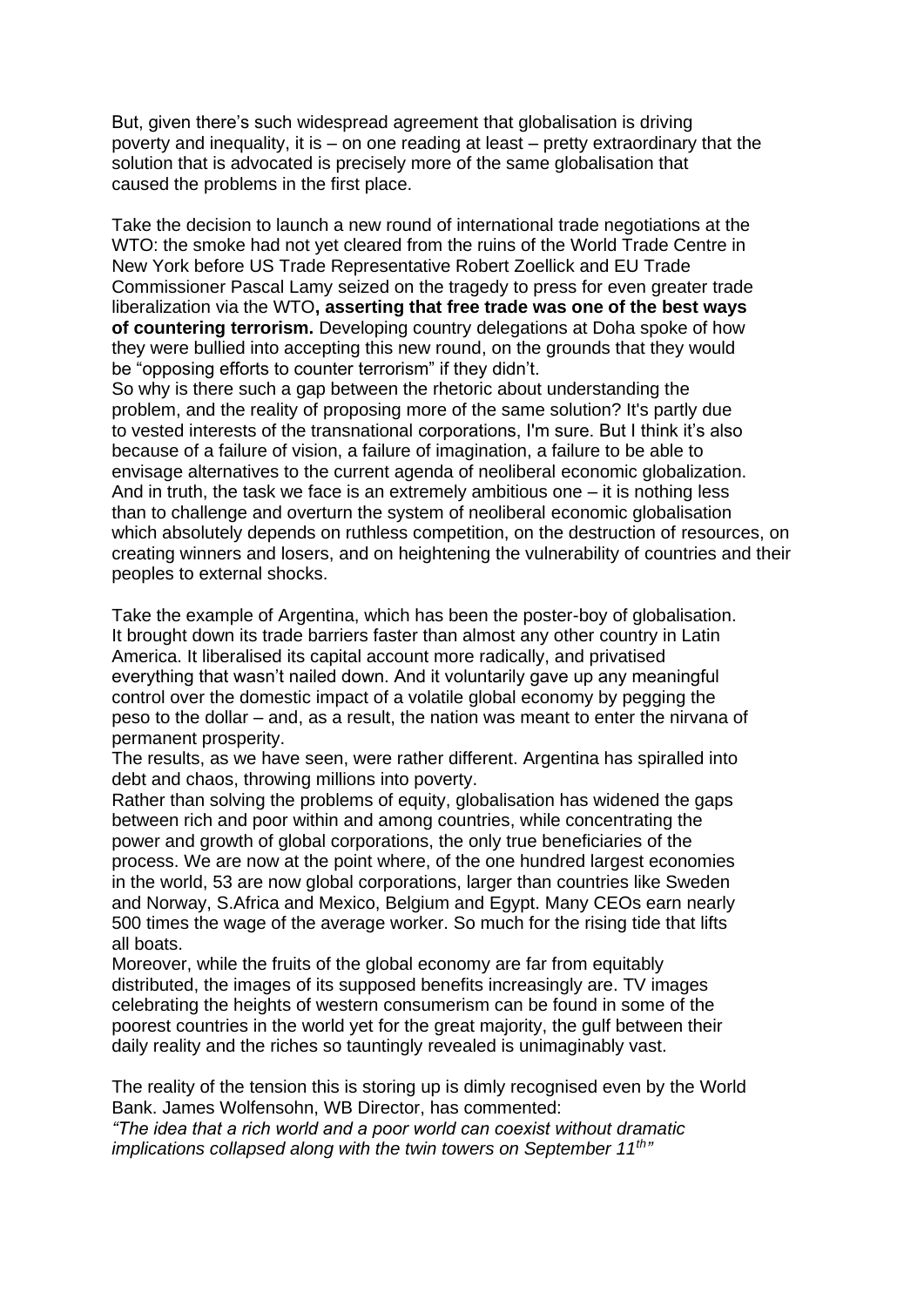And a certain innocence also collapsed after 11<sup>th</sup>September. In Bush's quest for oil, we can see more blatantly than ever before how the need for the resources to fuel globalisation leads to conflict.

Many of us have organized before to oppose other significant grabs of global resources – the world's ever dwindling forests, minerals, fresh water, biodiversity. But these were not normally threatened by direct military intervention. That job till now has been done just as well by the rules of global corporate institutions like the WTO, the IMF, the World Bank. But now the stakes are higher. Because the bottom line is that the survival of the neoliberal globalised economy can only be assured through a never-ending, always-expanding supply of inexpensive resources, new markets, and cheap labour. **But it's a process that cannot go on forever on a finite planet.**

## **From global to local economies**

So what about the alternatives? At the heart of the globalisation model is the idea that by removing economic and political power from nation states, communities, and regions and putting that power into absentee authorities that operate globally via giant corporations and unaccountable institutions, everyone somehow mysteriously benefits. So where countries could once feed themselves, security has been traded in for dependency on global corporations and markets. This has left many poor nations vulnerable to the vagaries of a distant global commodity pricing system they cannot control, and has brought increased landlessness and poverty to millions.

Lack of power and loss of control breeds helplessness, frustrations and anger. People want to have a say in the direction of their lives. They know that freedom is about much more than the right to vote, once every few years, for one of a few increasingly identical groups of politicians. Freedom is also about the right to decide your economic destiny – and that is precisely what globalisation – the global spread of neoliberal capitalism – is taking away from people the world over, impoverishing them in the process.

**The political operating principal for reversing this is the concept of subsidiarity** – a deliberate bias in all local, national, and international rulemaking to favour local self-reliance where such a choice is possible. Power should not move outward to the global, but inward, closer to the people most affected by decisions.

In economic terms, what this means is that, over a period of time, there would be a gradual transition away from dependence on international export markets, towards the provision of as many goods and services as feasible and appropriate nationally and locally. Long distance trade is then reduced to its original purpose supplying what cannot easily come from within one country or geographical grouping of countries.

Such a shift won't be easy, as global corporations will fight it every step of the way. Any nation that can grow its own food and eat it, or share it in local markets, is anathema to an economic design that depends on largescale centralised economic processes over long distances to sustain its bloated growth. But Greens and others have developed a whole raft of policy proposals to achieve this, including energy taxes, the reintroduction of protective tariffs and quotas, regulations to control the speed and kind of investment, and the movement of capital in and out of communities or nations, and policies to reduce the power of corporations. These policies are all designed to give people back their sense of security, their control over their own economies.

## **Role of UN**